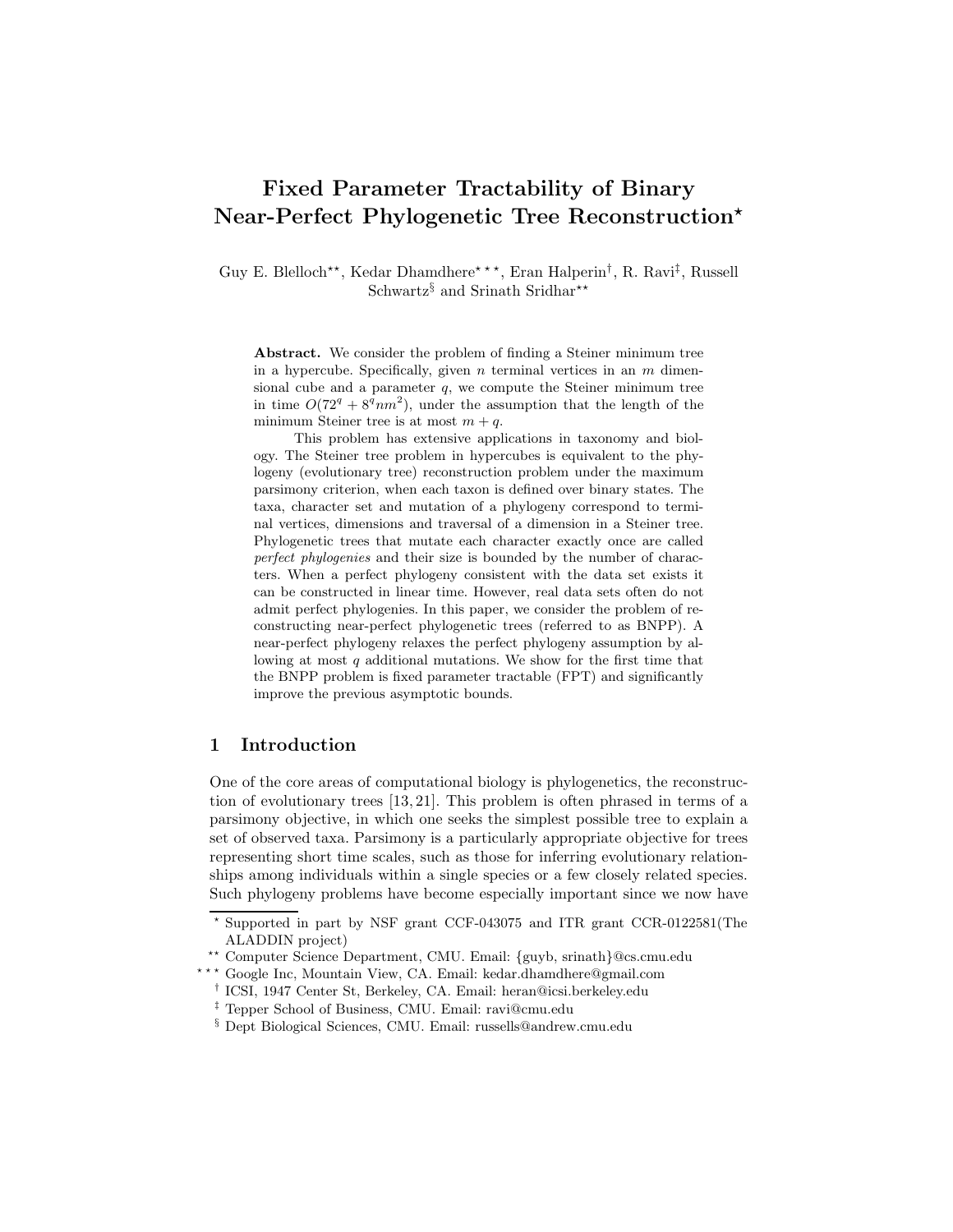identified millions of single nucleotide polymorphisms (SNPs) [16, 17], sites at which a single DNA base takes on two common variants. Simply stated, if we examine any specific SNP site on the human genome, then all the individuals in the data sets can be classified into two classes. Therefore an individual's A, C, G, T string can be represented as a binary string with no loss of information.

Consider a  $n \times m$  input matrix I, where each row represents an input taxon and is a string over states  $\Sigma$ . The columns of I are called *characters*. A phylogeny is a tree where vertices represent taxa and edges mutations. A phylogeny T for I is a tree that contains all the taxa in I and its length is the sum of the Hamming distances of adjacent vertices. Minimizing the length of a phylogeny is the problem of finding the most parsimonious tree, a well known NP-complete problem, even when  $|\Sigma| = 2$  [10]. Researchers have thus focused on either sophisticated heuristics (e.g. [4, 11]) or solving optimally for special cases (e.g. [1, 18]).

In this work, we focus on the case when the set of states is binary,  $|\Sigma| = 2$ . The taxa can therefore be viewed as vertices of an m-cube, and the problem is equivalent to finding the Steiner minimum tree in an m-cube. In this setting, a phylogeny for  $I$  is called *perfect* if its length equals  $m$ . Gusfield showed that such phylogenies can be reconstructed in linear time [12]. If there exists no perfect phylogeny for input I, then one option is to slightly modify I so that a perfect phylogeny can be constructed for the resulting input. Upper bounds and negative results have been established for such problems. For instance, Day and Sankoff [6], showed that finding the maximum subset of characters containing a perfect phylogeny is NP-complete while Damaschke [7] showed fixed parameter tractability for the same problem. The problem of reconstructing the most parsimonious tree without modifying the input  $I$  seems significantly harder.

In the general case when  $|\Sigma| = s$ , a phylogeny for I is called perfect if the length is  $m(s - 1)$ . In this setting, Bodlaender et al. [3] proved a number of crucial negative results, among them that finding the perfect phylogeny when the number of characters is a parameter is  $W[t]$ -hard for all t. A problem is fixed parameter tractable on parameter  $k$  if there exists an algorithm that runs in time  $O(f(k)poly(|I|))$  where |I| is the input size. Since  $FPT \subseteq W[1]$ , this shows in particular that the problem is not fixed parameter tractable (unless the complexity classes collapse).

Fernandez-Baca and Lagergren considered the problem of reconstructing optimum near-perfect phylogenies  $[9]$ . A phylogeny is q-near-perfect if its length is  $m(s-1)+q$ . They find the optimum phylogeny in time  $nm^{O(q)}2^{O(q^2s^2)}$ , assuming a  $q$ -near-perfect phylogeny exists. This bound may be impractical for sizes of  $m$ to be expected from SNP data (binary states), even for moderate  $q$ . Given the importance of SNP data, it would therefore be valuable to develop methods able to handle large m for the special case of  $s = 2$ , when all taxa are represented by binary strings. This problem is called Binary Near-Perfect Phylogenetic tree reconstruction (BNPP).

In a prior work, Sridhar et al. [20] solve the BNPP problem in time  $O({m \choose q}72^q)$  $nm + nm^2$ ). The main contribution of the prior work is two-fold: they simplify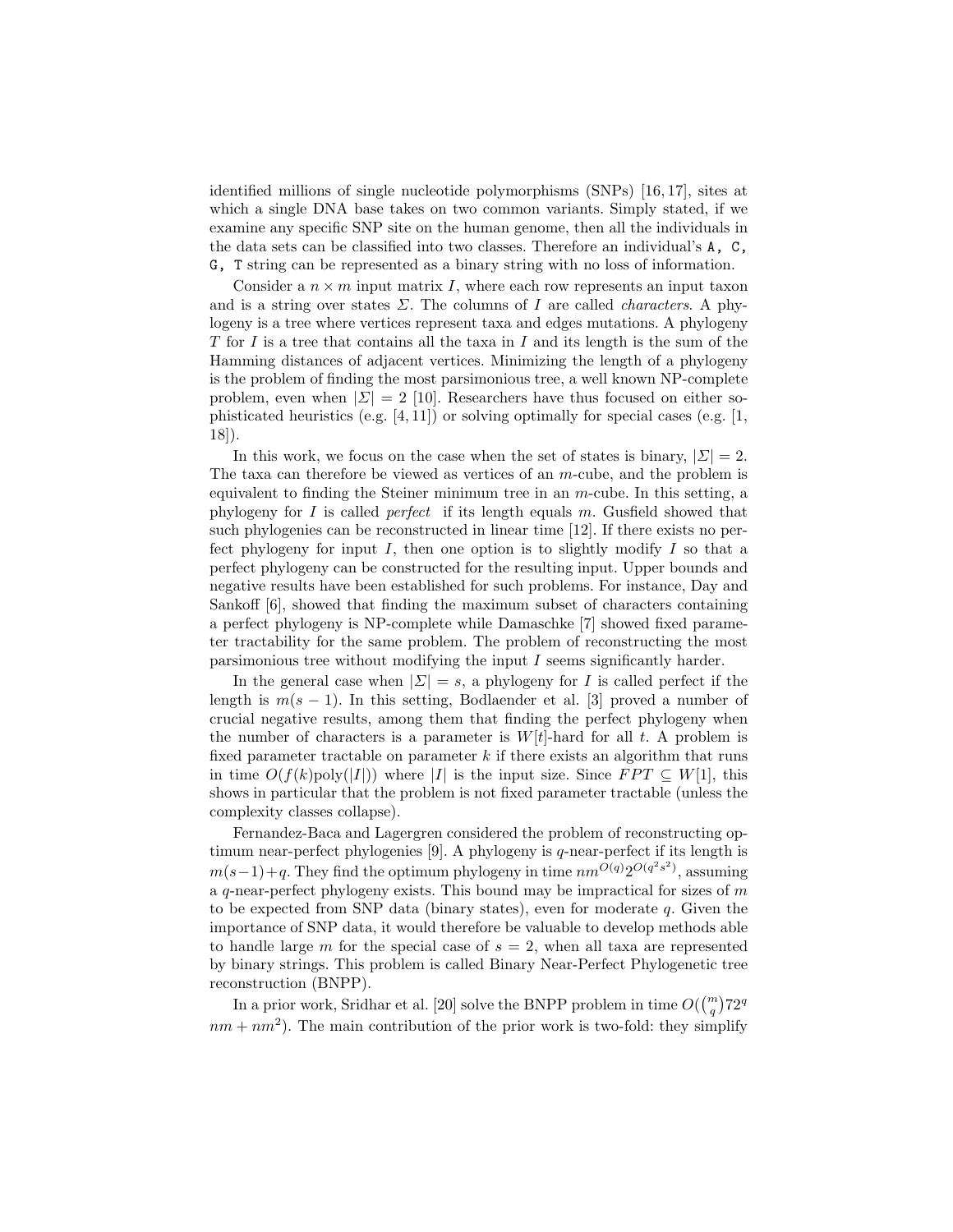the previous algorithm [9] which results in the reduction of the exponent in the run-time to  $q$  and demonstrate the first empirical results on near-perfect phylogenies. For real data sets that were solved, the range of values for  $n, m$  and q were: 15-150, 49-1510 and 1-7 respectively. However, many instances were unsolvable because of the high running time.

Our Work: Here, we present a new algorithm for the BNPP problem that runs in time  $O(72^q + 8^q nm^2)$ . This result significantly improves the prior running time. Fernandez-Baca and Lagergren [9] in concluding remarks state that the most important open problem in the area is to develop a parameterized algorithm or prove  $W[t]$  hardness for the near-perfect phylogeny problem. We make progress on this open problem by showing for the first time that BNPP is fixed parameter tractable (FPT). To achieve this, we use a divide and conquer algorithm. Each divide step involves performing a 'guess' (or enumeration) with cost exponential in  $q$ . Finding the Steiner minimum tree on a  $q$ -cube dominates the run-time when the algorithm bottoms out.

# 2 Preliminaries

In defining formal models for parsimony-based phylogeny construction, we borrow definitions and notations from a couple of previous works [9, 21]. The input to a phylogeny problem is an  $n \times m$  binary matrix I where rows  $R(I)$  represent *input taxa* and are binary strings. The column numbers  $C = \{1, \dots, m\}$ are referred to as *characters*. In a *phylogenetic tree*, or *phylogeny*, each vertex  $v$ corresponds to a taxon (not necessarily in the input) and has an associated label  $l(v) \in \{0,1\}^m$ .

**Definition 1.** A phylogeny for matrix I is a tree  $T(V, E)$  with the following properties:  $R(I) \subseteq l(V(T))$  and  $l({v \in V(T) | degree(v) \leq 2}) \subseteq R(I)$ . That is, every input taxon appears in T and every leaf or degree-2 vertex is an input taxon.

**Definition 2.** A vertex v of phylogeny T is terminal if  $l(v) \in R(I)$  and Steiner otherwise.

 $\textbf{Definition 3. }$  For a phylogeny  $T$ ,  $\texttt{length}(T) = \sum_{(u,v) \in E(T)} d(l(u), l(v)),$  where d is the Hamming distance.

A phylogeny is called an optimum phylogeny if its length is minimized. We will assume that both states 0, 1 are present in all characters. Therefore the length of an optimum phylogeny is at least  $m$ . This leads to the following definition.

Definition 4. For a phylogeny T on input I, penalty(T) = length(T) – m; penalty $(I)$  = penalty $(T^{opt})$ , where  $T^{opt}$  is any optimum phylogeny on  $I$ .

**Definition 5.** A phylogeny T is called q-near-perfect if penalty(T) = q and perfect if  $\text{penalty}(T) = 0$ .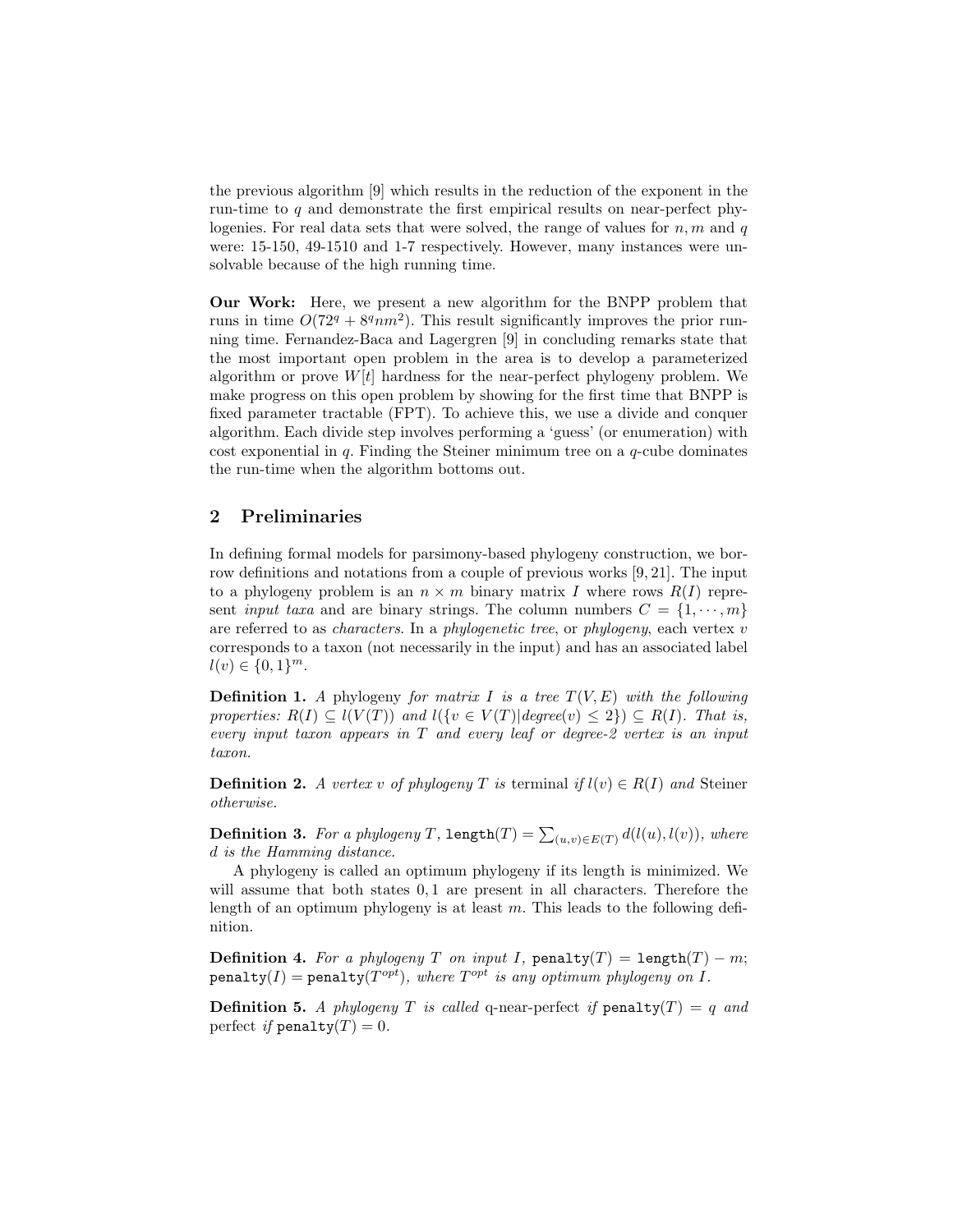Note that in an optimum phylogeny, no two vertices share the same label. Therefore, we can equivalently define an edge of a phylogeny as  $(t_1, t_2)$  where  $t_i \in \{0,1\}^m$ . Since we will always be dealing with optimum phylogenies, we will drop the label function  $l(v)$  and use v to refer to both a vertex and the taxon it represents in a phylogeny.

**The BNPP problem:** Given an integer q and an  $n \times m$  binary input matrix I, if penalty( $I \leq q$ , then return an optimum phylogeny T, else declare NIL. The problem is equivalent to finding the minimum Steiner tree on an m-cube if the optimum tree is at most  $q$  larger than the number of dimensions  $m$  or declaring NIL otherwise. An optimum Steiner tree can easily be converted to an optimum phylogeny by removing degree-two Steiner vertices. The problem is fundamental and therefore expected to have diverse applications besides phylogenies.

Definition 6. We define the following notations.

- $r[i] \in \{0, 1\}$ : the state in character i of taxon r
- $\mu(e): E(T) \to 2^C$ : the set of all characters corresponding to edge  $e = (u, v)$ with the property for any  $i \in \mu(e)$ ,  $u[i] \neq v[i]$
- $-$  for a set of taxa M, we use  $T_M^*$  to denote an optimum phylogeny on M

We say that an edge e mutates character i if  $i \in \mu(e)$ . We will use the following well known definition and lemma on phylogenies.

**Definition 7.** Given matrix I, the set of gametes  $G_{i,j}$  for characters i, j is defined as:  $G_{i,j} = \{(r[i], r[j]) | r \in R(I)\}$ . Two characters i, j share t gametes in *I* i.f.f.  $|G_{i,j}| = t$ .

In other words, the set of gametes  $G_{i,j}$  is a projection on the  $i, j$  dimensions.

**Lemma 1.** [12] An optimum phylogeny for input  $I$  is not perfect i.f.f. there exists two characters  $i, j$  that share (all) four gametes in  $I$ .

**Definition 8.** (Conflict Graph  $[15]$ ): A conflict graph G for matrix I with character set C is defined as follows. Every vertex  $v$  of G corresponds to unique character  $c(v) \in C$ . An edge  $(u, v)$  is added to G i.f.f.  $c(u)$ ,  $c(v)$  share all four gametes in I. Such a pair of characters are defined to be in conflict. Notice that if G contains no edges, then a perfect phylogeny can be constructed for I.

Simplifications: We assume that the all zeros taxon is present in the input. If not, using our freedom of labeling, we convert the data into an equivalent input containing the all zeros taxon (see section 2.2 of Eskin et al [8] for details). We now remove any character that contains only one state. Such characters do not mutate in the whole phylogeny and are therefore useless in any phylogeny reconstruction. The BNPP problem asks for the reconstruction of an unrooted tree. For the sake of analysis, we will however assume that all the phylogenies are rooted at the all zeros taxon.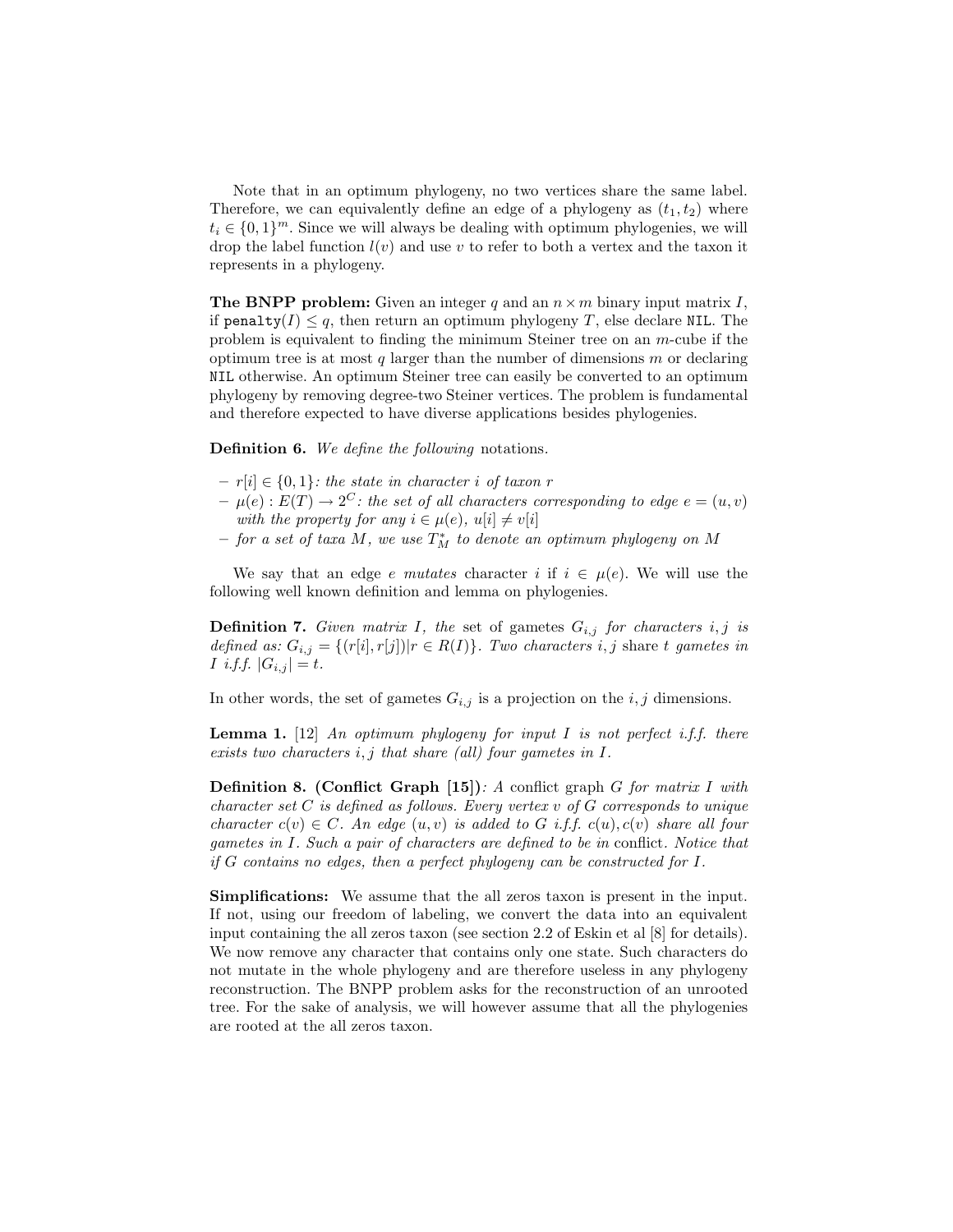### 3 Algorithm

This section deals with the complete description and analysis of our algorithm for the BNPP problem. For ease of exposition, we first describe a randomized algorithm for the BNPP problem that runs in time  $O(18^q + qnm^2)$  and returns an optimum phylogeny with probability at least  $8^{-q}$ . We later show how to derandomize it. In sub-section 3.1, we first provide the complete pseudo-code and describe it. In sub-section 3.2 we prove the correctness of the algorithm. Finally, in sub-section 3.3 we upper bound the running time for the randomized and derandomized algorithms and the probability that the randomized algorithm returns an optimum phylogeny.

#### 3.1 Description

We begin with a high level description of our randomized algorithm. The algorithm iteratively finds a set of edges  $E$  that decomposes an optimum phylogeny  $T_I^*$  into at most q components. An optimum phylogeny for each component is then constructed using a simple method and returned along with edges  $E$  as an optimum phylogeny for I.

We can alternatively think of the algorithm as a recursive, divide and conquer procedure. Each recursive call to the algorithm attempts to reconstruct an optimum phylogeny for an input matrix  $M$ . The algorithm identifies a character c s.t. there exists an optimum phylogeny  $T_M^*$  in which c mutates exactly once. Therefore, there is exactly one edge  $e \in T_M^*$  for which  $c \in \mu(e)$ . The algorithm, then guesses the vertices that are adjacent to e as  $r, p$ . The matrix M can now be partitioned into matrices  $M0$  and  $M1$  based on the state at character  $c$ . Clearly all the taxa in  $M1$  reside on one side of e and all the taxa in  $M0$  reside on the other side. The algorithm adds  $r$  to  $M1$ ,  $p$  to  $M0$  and recursively computes the optimum phylogeny for  $M_0$  and  $M_1$ . An optimum phylogeny for M can be reconstructed as the union of any optimum phylogeny for M0 and M1 along with the edge  $(r, p)$ . We require at most q recursive calls. When the recursion bottoms out, we use a simple method to solve for the optimum phylogeny.

We describe and analyze the iterative method which flattens the above recursion. This makes the analysis easier. For the sake of simplicity we define the following notations.

- For the set of taxa M,  $M(i, s)$  refers to the subset of taxa that contains state s at character i.
- For a phylogeny T and character i that mutates exactly once in T,  $T(i,s)$ refers to the maximal subtree of  $T$  that contains state  $s$  on character  $i$ .

The pseudo-code for the above described algorithm is provided in Figure 1. The algorithm performs 'guesses' at Steps 2a and 2c. If all the guesses performed by the algorithm are 'correct' then it returns an optimum phylogeny. Guess at Step 2a is correct i.f.f. there exists  $T^*_{M_j}$  where  $c(v)$  mutates exactly once. Guess at Step 2c is correct i.f.f. there exists  $T^*_{M_j}$  where  $c(v)$  mutates exactly once and edge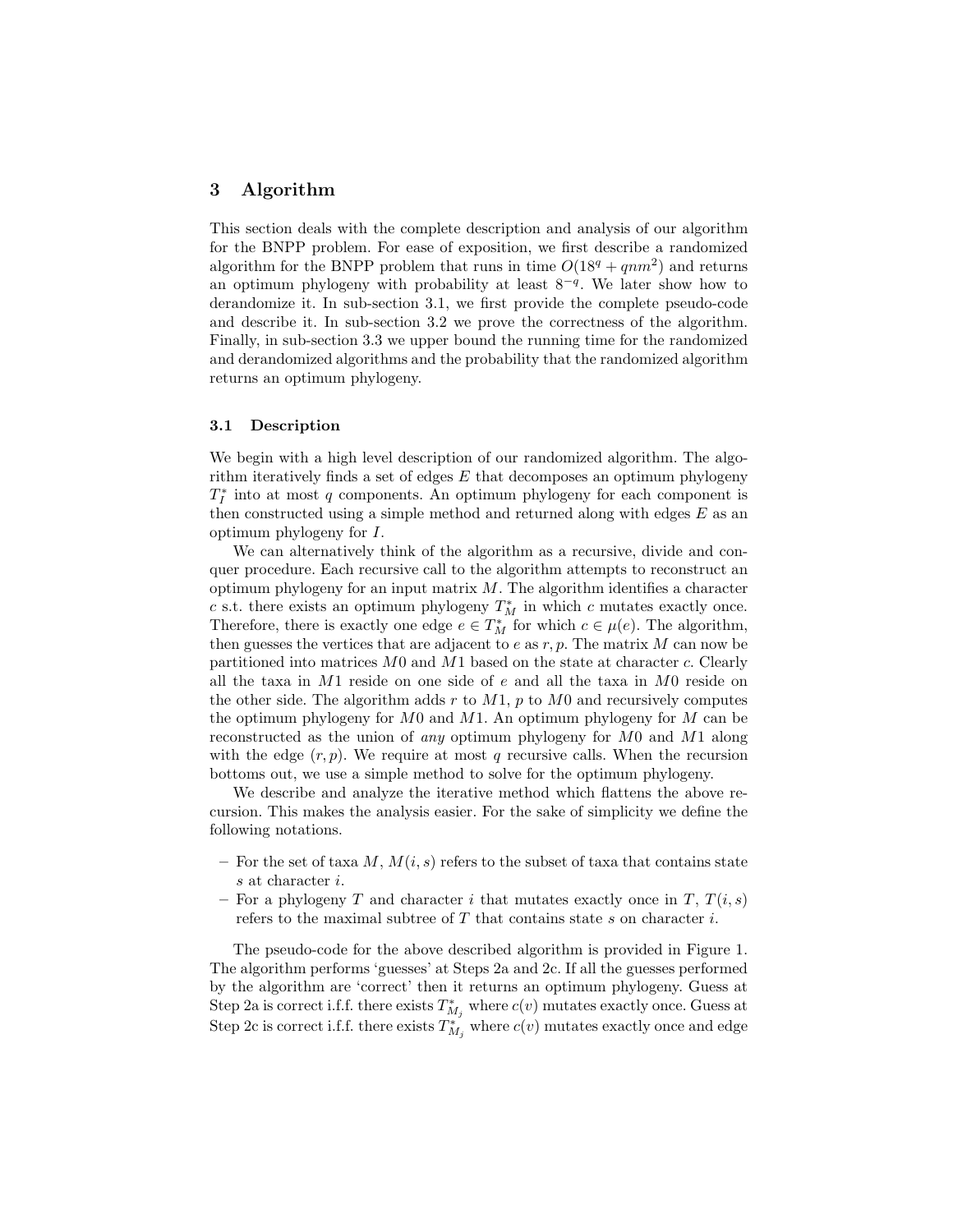buildNPP(input matrix I) 1. let  $L := \{I\}, E := \emptyset$ 2. while  $|\bigcup_{M_i\in L} N(M_i)| > q$ (a) guess vertex v from  $\cup_{M_i\in L}N(M_i)$ , let  $v\in N(M_j)$ (b) let  $M0 := M_j(c(v), 0)$  and  $M1 := M_j(c(v), 1)$ (c) guess taxa  $r$  and  $p$ (d) add  $r$  to  $M1$ ,  $p$  to  $M0$  and  $(r, p)$  to  $E$ (e) remove  $M_i$  from  $L$ , add  $M0$  and  $M1$  to  $L$ 3. for each  $M_i \in L$  compute an optimum phylogeny  $T_i$ 4. return  $E \cup (\cup_i T_i)$ 

Fig. 1. Pseudo-code to solve the BNPP problem. For all  $M_i \in L$ ,  $N(M_i)$  is the set of non-isolated vertices in the conflict graph of  $M_i$ . Guess at Step 2a is correct i.f.f. there exists  $T_{M_j}^*$  where  $c(v)$  mutates exactly once. Guess at Step 2c is correct i.f.f. there exists  $T^*_{M_j}$  where  $c(v)$  mutates exactly once and edge  $(r, p) \in T^*_{M_j}$  with  $r[c(v)] = 1, p[c(v)] = 0$ . Implementation details for Steps 2a, 2c and 3 are provided in Section 3.3.

 $(r, p) \in T^*_{M_j}$  with  $r[c(v)] = 1, p[c(v)] = 0$ . Implementation details for Steps 2a, 2c and 3 are provided in Section 3.3. An example illustrating the reconstruction is provided in Figure 2.

#### 3.2 Correctness

We will now prove the correctness of the pseudo-code under the assumption that all the guesses performed by our algorithm are correct. Specifically, we will show that if  $penalty(I) \leq q$  then function buildNPP returns an optimum phylogeny. The following lemma proves the correctness of our algorithm.

Lemma 2. At any point in execution of the algorithm, an optimum phylogeny for I can be constructed as  $E \cup (\cup_i T_i)$ , where  $T_i$  is any optimum phylogeny for  $M_i \in L$ .

Proof. We prove the lemma using induction. The lemma is clearly true at the beginning of the routine when  $L = \{I\}$ ,  $E = \emptyset$ . As inductive hypothesis, assume that the above property is true right before an execution of Step 2e. Consider any optimum phylogeny  $T_{M_j}^*$  where  $c(v)$  mutates exactly once and on the edge (r, p). Phylogeny  $T^*_{M_j}$  can be decomposed into  $T^*_{M_j}(c(v), 0) \cup T^*_{M_j}(c(v), 1) \cup (r, p)$ with length  $l = \texttt{length}(T^*_{M_j}(c(v), 0)) + \texttt{length}(T^*_{M_j}(c(v), 1)) + d(r, p)$ . Again, since  $c(v)$  mutates exactly once in  $T^*_{M_j}$ , all the taxa in M0 and M1 are also in  $T^*_{M_j}(c(v),0)$  and  $T^*_{M_j}(c(v),1)$  respectively. Let  $T',T''$  be arbitrary optimum phylogenies for M0 and M1 respectively. Since  $p \in M0$  and  $r \in M1$  we know that  $T' \cup T'' \cup (r, p)$  is a phylogeny for  $M_j$  with cost  $\mathtt{length}(T') + \mathtt{length}(T'') + d(r, p) \leq$  $l$ . By the inductive hypothesis we know that an optimum phylogeny for  $I$  can be constructed using any optimum phylogeny for  $M_i$ . We have now shown that using any optimum phylogeny for  $M0$  and  $M1$  and adding edge  $(r, p)$  we can construct an optimum phylogeny for  $M_i$ . Therefore the proof follows by induction.  $\square$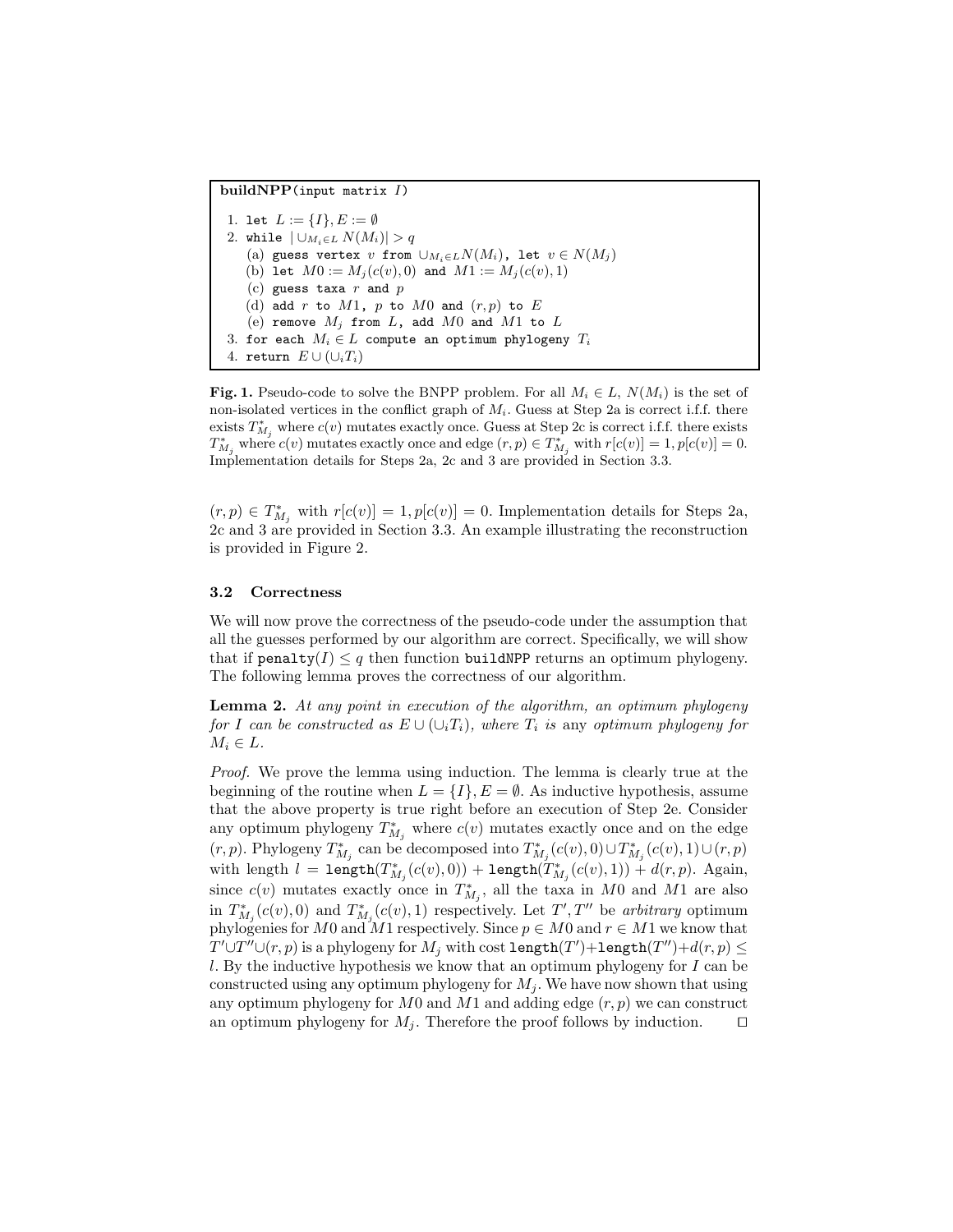

Fig. 2. Example illustrating the reconstruction. Underlying phylogeny is  $T_I^*$ ; taxa r and p (both could be Steiner) are guessed to create  $E = \{(10000, 10100), (01000, 01010)\}\;$ E induces three components in  $T_I^*$ . When all taxa in  $T_I^*$  are considered, character 3 conflicts with 1, 2 and 5 and character 4 conflicts with 1 and 2; two components are perfect (penalty 0) and one has penalty 2;  $\text{penalty}(I) =_{def} \text{penalty}(T_I^*) = 7$ .

#### 3.3 Bounds

In this sub-section we bound the probability of correct guesses, analyze the running time and show how to derandomize the algorithm. We perform two guesses at Steps 2a and 2c. Lemmas 3 and 5 bound the probability that all the guesses performed at these Steps are correct throughout the execution of the algorithm.

Lemma 3. The probability that all guesses performed at Step 2a are correct is at least  $4^{-q}$ .

*Proof.* Implementation: The guess at Step 2a is implemented by selecting v uniformly at random from  $\cup_i N(M_i)$ .

To prove the lemma, we first show that the number of iterations of the while loop (step 2) is at most q. Consider any one iteration of the while loop. Since  $v$ is a non-isolated vertex of the conflict graph,  $c(v)$  shares all four gametes with some other character  $c'$  in some  $M_j$ . Therefore, in every optimum phylogeny  $T^*_{M_j}$  that mutates  $c(v)$  exactly once, there exists a path P starting with edge  $e_1$  and ending with  $e_3$  both mutating  $c'$ , and containing edge  $e_2$  mutating  $c(v)$ . Furthermore, the path  $P$  contains no other mutations of  $c(v)$  or  $c'$ . At the end % of the current iteration,  $M_j$  is replaced with  $M0$  and  $M1$ . Both subtrees of  $T^*_{M_j}$ containing  $M0$  and  $M1$  contain (at least) one mutation of  $c'$  each. Therefore, penalty $(M0)$  + penalty $(M1)$  < penalty $(M<sub>i</sub>)$ . Since penalty $(I) \leq q$ , there can be at most  $q$  iterations of the while loop.

We now bound the probability. Intuitively, if  $|\bigcup_i N(M_i)|$  is very large, then the probability of a correct guess is large, since at most q out of  $|U_iN(M_i)|$  characters can mutate multiple times in  $T^*_{M_j}$ . On the other hand if  $|\bigcup_i N(M_i)| = q$  then we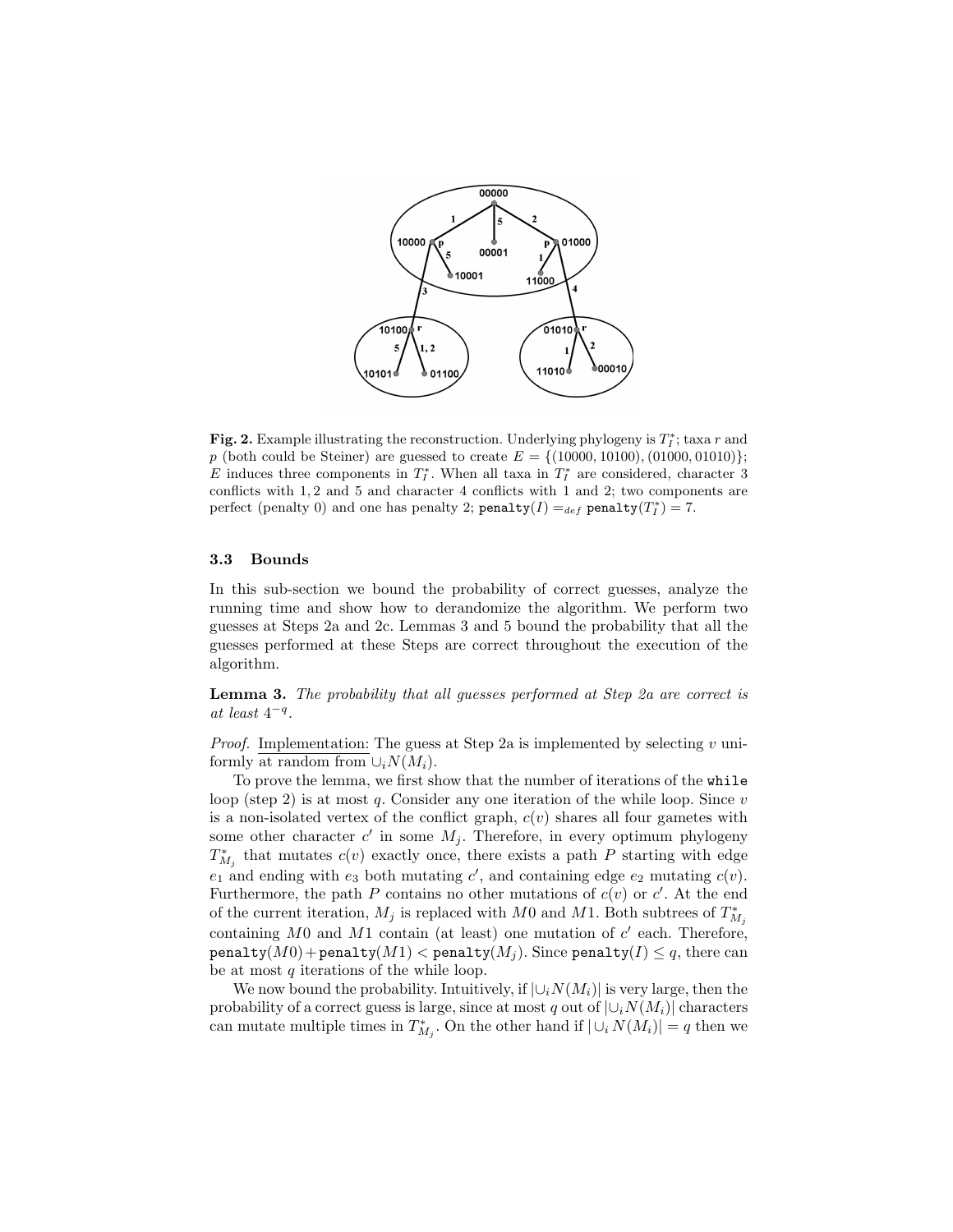terminate the loop. Formally, at each iteration  $\cup_i N(M_i)$  reduces by at least 1 (guessed vertex v is no longer in  $\cup_i N(M_i)$ ). Therefore, in the worst case (to minimize the probability of correct guesses), we can have  $q$  iterations of the loop, with  $q + 1$  non-isolated vertices in the last iteration and  $2q$  in the first iteration. The probability in such a case that all guesses are correct is at least

$$
(\frac{q}{2q}) \times (\frac{q-1}{2q-1}) \times ... \times (\frac{1}{q+1}) = \frac{1}{\binom{2q}{q}} \ge 2^{-2q}
$$

 $\Box$ 

**Buneman Graphs.** We now show that  $r, p$  can be found efficiently. To prove this we need some tools from the theory of Buneman graphs [21].

Let  $M$  be a set of taxa defined by character set  $C$  of size  $m$ . A Buneman graph  $F$  for  $M$  is a vertex induced subgraph of the  $m$ -cube. Graph  $F$  contains vertices v i.f.f. for every pair of characters  $i, j \in C$ ,  $(v[i], v[j]) \in G_{i,j}$ . Recall that  $G_{i,j}$  is the set of gametes (or projection of M on dimensions i, j). Each edge of the Buneman graph is labeled with the character at which the adjacent vertices differ.

Buneman graphs have been defined in previous works on matrices  $M$  in which no two characters share exactly two gametes. The definition can be extended to allow such characters while preserving the following lemmas (see expanded version for details). We say that a subgraph  $F'$  of  $F$  is the same as an edge labeled tree T if  $F'$  is a tree and T can be obtained from  $F'$  by suppressing degree-two vertices. A phylogeny  $T$  is contained in a graph  $F$  if there exists an edge-labeled subgraph  $F'$  that is the same as the edge labeled (by function  $\mu$ ) phylogeny T. A Buneman graph  $F$  for input  $M$  has the property that every optimum phylogeny for M is contained in  $F$  [21]. From the definition of the Buneman graph  $F$ , we know that there exists no vertex  $v \in F$  for which  $(v[i], v[j]) \notin G_{i,j}$ . Therefore, using the above property, we have:

**Lemma 4.** In every optimum phylogeny  $T_M^*$ , the conflict graph on the set of taxa in  $T_M^*$  (Steiner vertices included) is the same as the conflict graph on M.

Lemma 5. The probability that all guesses performed at Step 2c are correct is at least  $2^{-q}$ .

Proof. Implementation: We first show how to perform the guess efficiently. For every character  $i$ , we perform the following steps in order.

- 1. if all taxa in M0 contain the same state s in i, then fix  $r[i] = s$
- 2. if all taxa in M1 contain the same state s in i, then fix  $r[i] = s$
- 3. if  $r[i]$  is unfixed then guess  $r[i]$  uniformly at random from  $\{0,1\}$

Assuming that the guess at Step 2a (Figure 1) is correct, we know that there exists an optimum phylogeny  $T_{M_j}^*$  on  $M_j$  where  $c(v)$  mutates exactly once. Let  $e \in T^*_{M_j}$  s.t.  $c(v) \in \mu(e)$ . Let  $r'$  be an end point of e s.t.  $r'[c(v)] = 1$  and  $p'$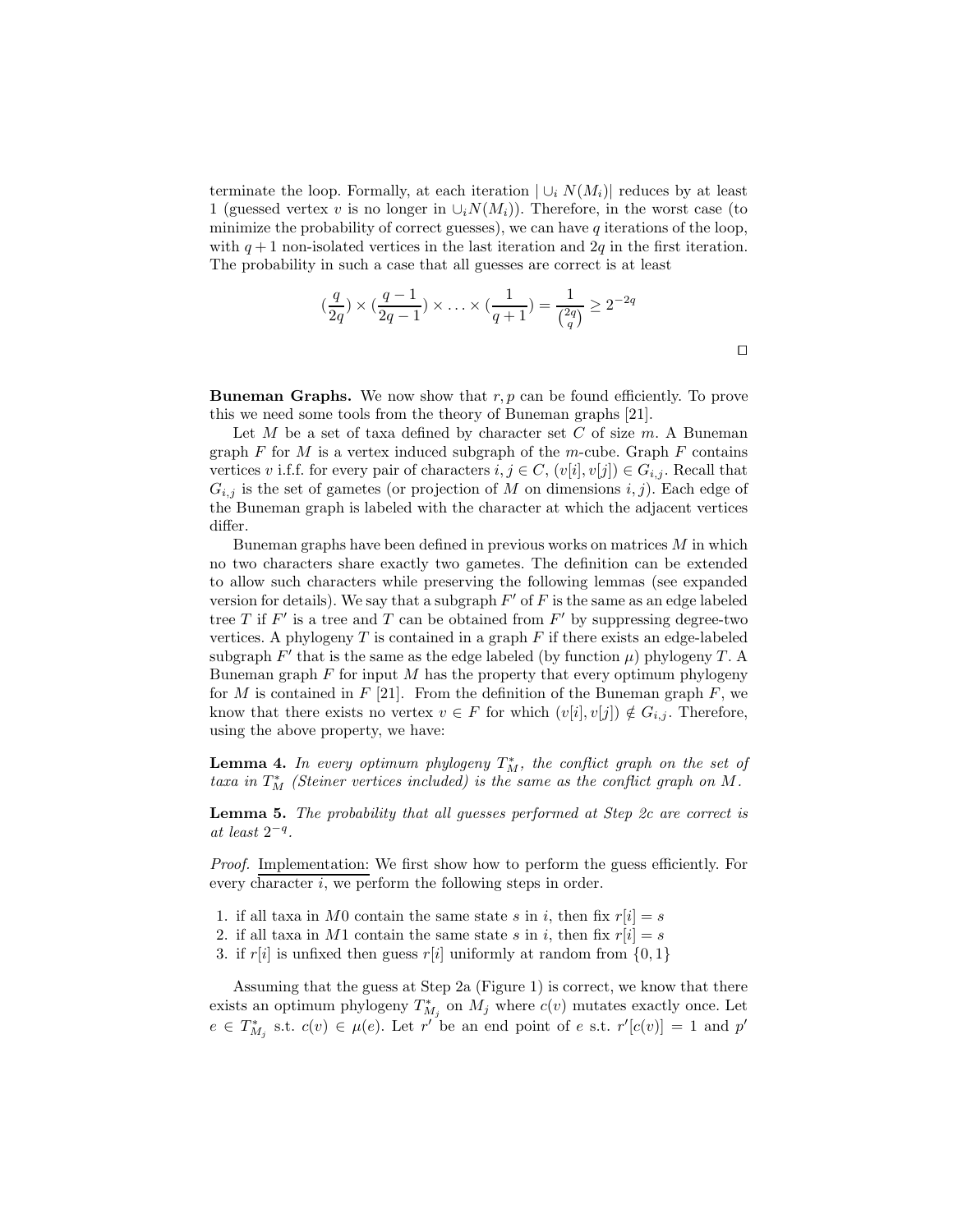be the other end point. If the first two conditions hold with the same state  $s$ , then character *i* does not mutate in  $M_j$ . In such a case we know that  $r'[i] = s$ , since  $T_{M_j}^*$  is optimal and the above method ensures that  $r[i] = s$ . Notice that if both conditions are satisfied simultaneously with different values of  $s$  then  $i$ and  $c(v)$  share exactly two gametes in  $M_i$  and therefore  $i, c(v) \in \mu(e)$ . Hence,  $r'[i] = r[i]$ . We now consider the remaining cases when exactly one of the above conditions hold. We show that if  $r[i]$  is fixed to s then  $r'[i] = s$ . Note that in such a case at least one of  $M0, M1$  contain both the states on i and  $i, c(v)$  share at least 3 gametes in  $M_i$ . The proof can be split into two symmetric cases based on whether  $r$  is fixed on condition 1 or 2. One case is presented below:

Taxon  $r[i]$  is fixed based on condition 1: In this case, all the taxa in  $M0$  contain the same state s on i. Therefore, the taxa in  $M1$  should contain both states on *i*. Hence *i* mutates in  $T^*_{M_j}(c(v), 1)$ . For the sake of contradiction, assume that  $r'[i] \neq s$ . If  $i \notin \mu(e)$  then  $p'[i] \neq s$ . However all the taxa in M0 contain state s. This implies that i mutates in  $T^*_{M_j}(c(v),0)$  as well. Therefore *i* and  $c(v)$  share all four gametes on  $T^*_{M_j}$ . However *i* and  $c(v)$  share at most 3 gametes in  $M_j$  - one in M0 and at most two in M1. This leads to a contradiction to Lemma 4. Once  $r$  is guessed correctly,  $p$  can be computed since it is is identical to r in all characters except  $c(v)$  and those that share two gametes with  $c(v)$  in  $M_i$ . We make a note here that we are assuming that e does not mutate any character that does not share two gametes with  $c(v)$  in  $M_i$ . This creates a small problem that although the length of the tree constructed is optimal, r and  $p$  could be degree-two Steiner vertices. If after constructing the optimum phylogenies for  $M0$  and  $M1$ , we realize that this is the case, then we simply add the mutation adjacent to r and p to the edge  $(r, p)$  and return the resulting phylogeny where both  $r$  and  $p$  are not degree-two Steiner vertices.

The above implementation therefore requires only guessing states corresponding to the remaining unfixed characters of  $r$ . If a character  $i$  violates the first two conditions, then i mutates once in  $T^*_{M_j}(i,0)$  and once in  $T^*_{M_j}(i,1)$ . If  $r[i]$  has not been fixed, then we can associate a pair of mutations of the same character i with it. At the end of the current iteration  $M_j$  is replaced with  $M0$  and  $M1$ and each contains exactly one of the two associated mutations. Therefore if  $q'$ characters are unfixed then  $\texttt{penalty}(M0) + \texttt{penalty}(M1) \leq \texttt{penalty}(M_j) - q'.$ Since penalty $(I) \leq q$ , throughout the execution of the algorithm there are q unfixed states. Therefore the probability of all the guesses being correct is  $2^{-q}$ .  $\Box$ 

This completes our analysis for upper bounding the probability that the algorithm returns an optimum phylogeny. We now analyze the running time. We use the following lemma to show that we can efficiently construct optimum phylogenies at Step 3 in the pseudo-code.

**Lemma 6.** For a set of taxa  $M$ , if the number of non-isolated vertices of the associated conflict graph is t, then an optimum phylogeny  $T_M^*$  can be constructed in time  $O(3<sup>s</sup>6<sup>t</sup> + nm<sup>2</sup>)$ , where  $s =$  penalty(M).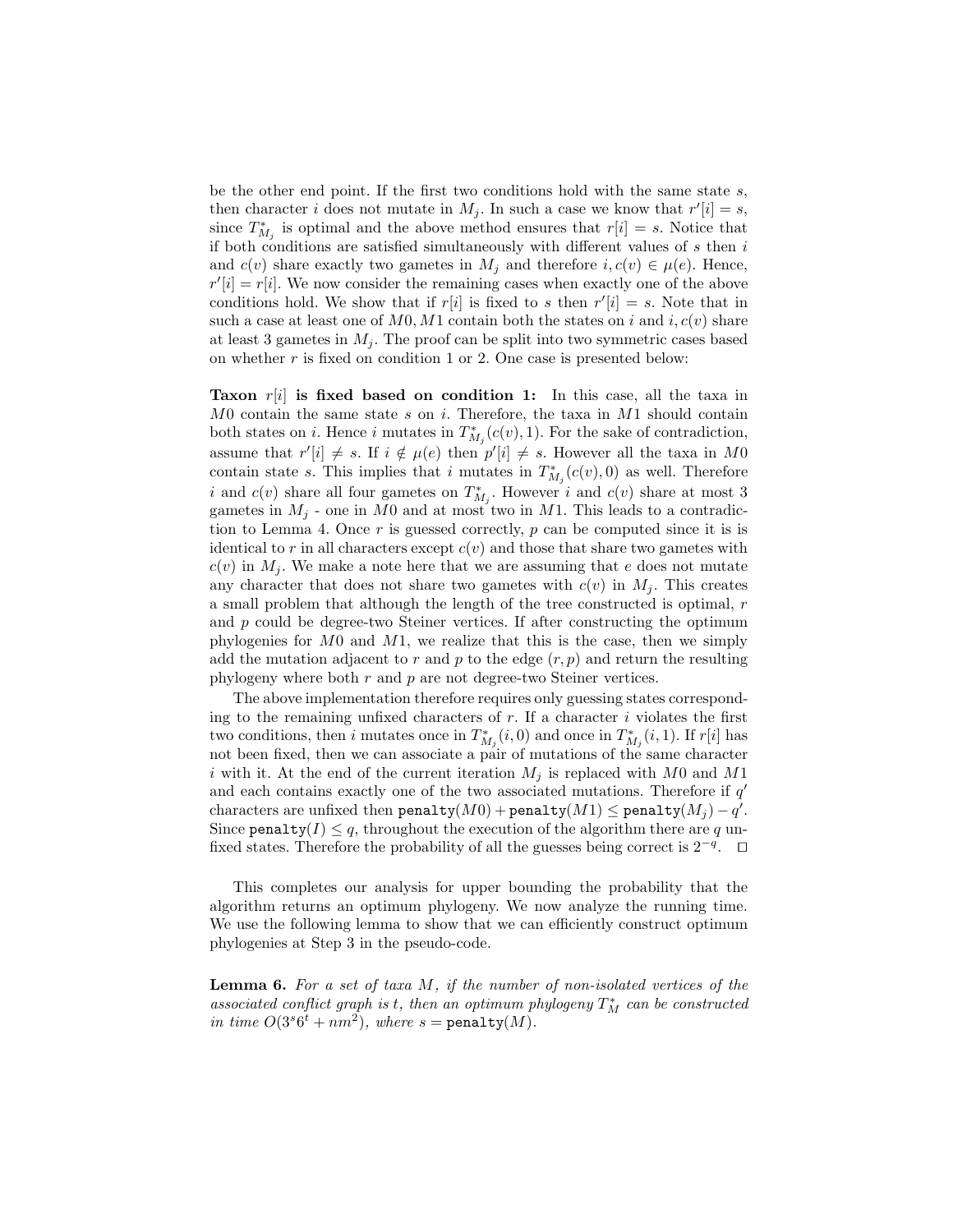Proof. We use the approach described by Gusfield and Bansal (see Section 7 of [14]) that relies on the Decomposition Optimality Theorem for recurrent mutations. We first construct the conflict graph and identify the non-trivial connected components of it in time  $O(nm^2)$ . Let  $\kappa_i$  be the set of characters associated with component *i*. We compute the Steiner minimum tree  $T_i$  for character set  $\kappa_i$ . The remaining conflict-free characters in  $C \setminus \cup_i \kappa_i$  can be added by contracting each  $T_i$  to vertices and solving the perfect phylogeny problem using Gusfield's linear time algorithm [12].

Since penalty $(M) = s$ , there are at most  $s + t + 1$  distinct bit strings defined over character set  $\cup_i \kappa_i$ . The Steiner space is bounded by  $2^t$ , since  $|\cup_i \kappa_i| = t$ . Using the Dreyfus-Wagner recursion [19] the total run-time for solving all Steiner tree instances is  $O(3^{s+t}2^t)$ ).  $\hskip10mm \square$ 

**Lemma 7.** The algorithm described solves the BNPP problem in time  $O(18q +$  $qnm^2$ ) with probability at least  $8^{-q}$ .

*Proof.* For a set of taxa  $M_i \in L$  (Step 3, Figure 1), using Lemma 6 an optimum phylogeny can be constructed in time  $O(3^{s_i}6^{t_i} + nm^2)$  where  $s_i = \texttt{penalty}(M_i)$ and  $t_i$  is the number of non-isolated vertices in the conflict graph of  $M_i$ . We know that  $\sum_i s_i \le q$  (since  $\texttt{penalty}(I) \le q$ ) and  $\sum_i t_i \le q$  (stopping condition of the while loop). Therefore, the total time to reconstruct optimum phylogenies for all  $M_i \in L$  is bounded by  $O(18^q + qnm^2)$ . The running time for the while loop is bounded by  $O(qnm^2)$ . Therefore the total running time of the algorithm is  $O(18<sup>q</sup> + qnm<sup>2</sup>)$ . Combining Lemmas 3 and 5, the total probability that all guesses performed by the algorithm is correct is at least  $8^{-q}$ . . The contract of  $\Box$ 

Lemma 8. The algorithm described above can be derandomized to run in time  $O(72^q + 8^q nm^2)$ .

Proof. It is easy to see that Step 2c can be derandomized by exploring all possible states for the unfixed characters. Since there are at most  $q$  unfixed characters throughout the execution, there are  $2<sup>q</sup>$  possibilities for the states.

However, Step 2a cannot be derandomized naively. We use the technique of bounded search tree [5] to derandomize it efficiently. We select an arbitrary vertex v from  $\cup_i N(M_i)$ . We explore both the possibilities on whether v mutates once or multiple times. We can associate a search (binary) tree with the execution of the algorithm, where each node of the tree represents a selection  $v$  from  $\cup_i N(M_i)$ . One child edge represents the execution of the algorithm assuming v mutates once and the other assuming  $v$  mutates multiple times. In the execution where v mutates multiple times, we select a different vertex from  $\cup_i N(M_i)$  and again explore both paths. The height of this search tree can be bounded by  $2q$ because at most  $q$  characters can mutate multiple times. The path of height  $2q$  in the search tree is an interleaving of q characters that mutate once and q characters that mutate multiple times. Therefore, the size of the search tree is bounded by  $4<sup>q</sup>$ .

Combining the two results, the algorithm can be derandomized by solving at most  $8<sup>q</sup>$  different instances of Step 3 while traversing the while loop  $8<sup>q</sup>$  times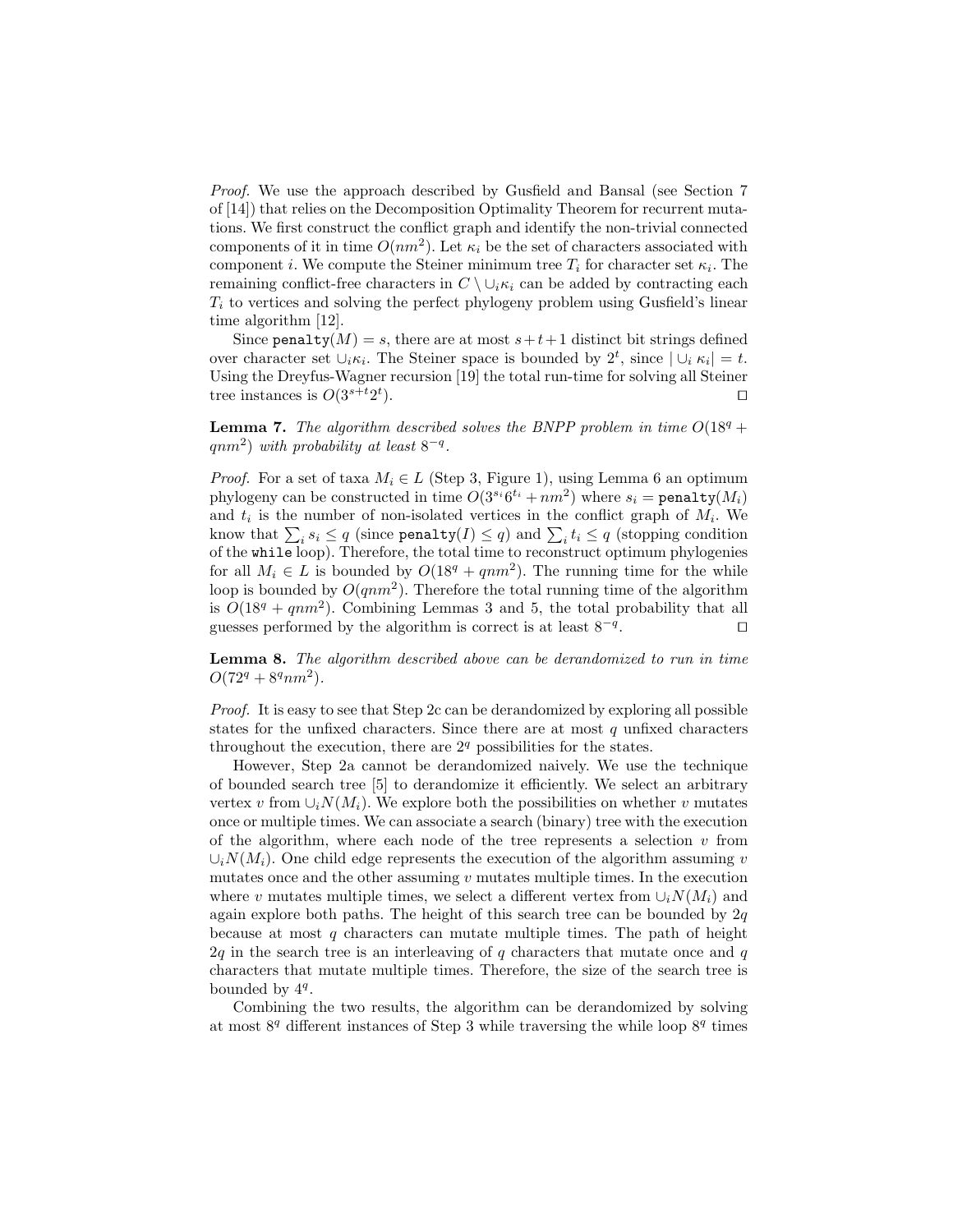for a total running time of  $O(144^q + 8^q nm^2)$ . This is, however, an over-estimate. Consider any iteration of the while loop when  $M_i$  is replaced with M0 and M1. If a state in character  $c$  is unfixed and therefore guessed, we know that there are two associated mutations of character  $c$  in both  $M0$  and  $M1$ . Therefore at iteration  $i$ , if  $q'_i$  states are unfixed, then  $\texttt{penalty}(M0) + \texttt{penalty}(M1) \le \texttt{penalty}(M_j) - q'_i.$ At the end of the iteration we can reduce the value of  $q$  used in Step 2 by  $q_i'$ , since the penalty has reduced by  $q_i'$ . Intuitively this implies that if we perform a total of  $q'$  guesses (or enumerations) at Step 2c, then at Step 3 we only need to solve Steiner trees on  $q - q'$  characters. The additional cost  $2^{q'}$  that we incur results in reducing the running time of Step 3 to  $O(18q^{-q'} + qnm^2)$ . Therefore the total running time is  $O(72^q + 8^q nm^2)$ . ).  $\qquad \qquad \Box$ 

## 4 Discussion and Conclusions

**Discussion:** If all Steiner tree problem instances on the q-cube are solved in a pre-processing step, then our running time just depends on the number of iterations of the while loop, which is  $O(8<sup>q</sup>nm<sup>2</sup>)$ . Such pre-processing would be impossible to perform with previous methods. Alternate algorithms for solving Steiner trees may be faster in practice as well.

In Lemma 8, we showed that the guesses performed at Step 2c do not affect the overall running time. We can also establish a trade-off along similar lines for Step 2a that can reduce the theoretical run-time bounds. Details of such trade-offs will be analyzed in the expanded version.

Conclusions: We have presented an algorithm to solve the BNPP problem that is theoretically superior to existing methods. In an empirical evaluation [20], the prior algorithm reconstructed optimum phylogenies for values of q up to 7. Our algorithm should solve for larger values of  $q$  since it is clearly expected to out-perform prior methods and its own worst case guarantees. The algorithm is intuitive and simple and hence is one of the few theoretically sound phylogenetic tree reconstruction algorithms that is also expected to be practical.

## References

- 1. R. Agarwala and D. Fernandez-Baca. A Polynomial-Time Algorithm for the Perfect Phylogeny Problem when the Number of Character States is Fixed. In SIAM Journal on Computing, 23 (1994).
- 2. H. Bodlaender, M. Fellows and T. Warnow. Two Strikes Against Perfect Phylogeny. In proc International Colloquium on Automata, Languages and Programming (1992).
- 3. H. Bodlaender, M. Fellows, M. Hallett, H. Wareham and T. Warnow. The Hardness of Perfect Phylogeny, Feasible Register Assignment and Other Problems on Thin Colored Graphs. In Theoretical Computer Science (2000).
- 4. M. Bonet, M. Steel, T. Warnow and S. Yooseph. Better Methods for Solving Parsimony and Compatibility. In *Journal of Computational Biology*, 5(3) (1992).